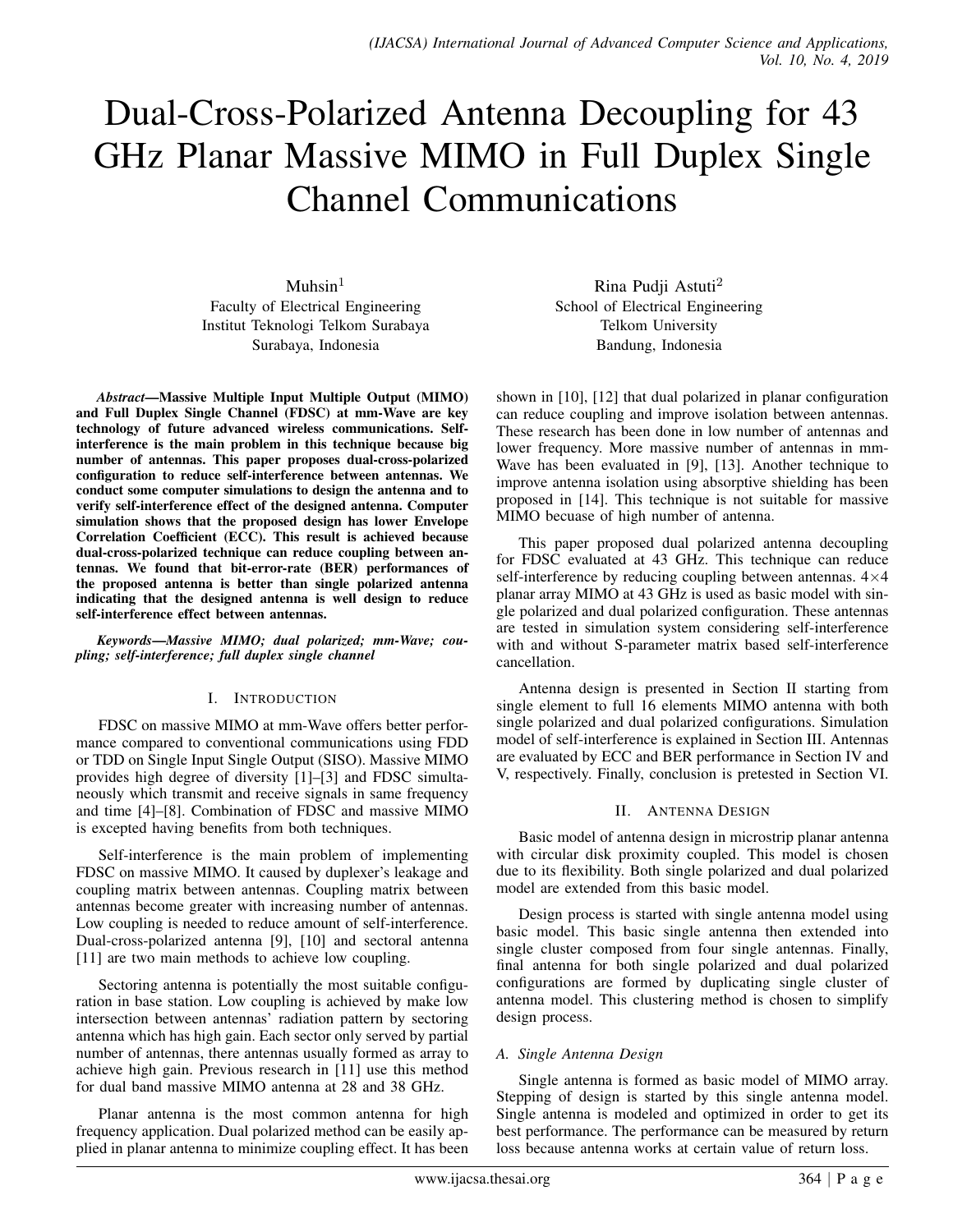

Fig. 1. Geometry of circular disk proximity coupled antenna: (a) top layer, (b) middle layer



Fig. 2. Radiation pattern of single antenna.

Each single antenna is designed as circular disk proximity coupled antenna as shown in Figs. 1(a) and 1(b). Rogers RT-5880 with  $h = 0.127$  mm is used as substrate's material with permittivity  $\epsilon_r = 2.2$ .

Basic formula in [15] has simplified as

$$
r = \frac{F}{\sqrt{1 + \frac{2h}{\pi\epsilon_r F} \left[ \ln\left(\frac{\pi F}{2h} + 1.7726\right) \right]}}
$$
(1)

with

$$
F = \frac{8.791 \times 10^9}{f\sqrt{\epsilon_r}},\tag{2}
$$

where  $h$  is depth or height of substrate in cm,  $f$  is antenna's resonance frequency, and  $\epsilon_r$  is substrate's relative permittivity.

Antenna is design and optimized at 43 GHz resonant frequency and 50  $\Omega$  reference impedance. The result is antenna's width  $W = L = \lambda = 6.98$  mm, length of feed  $l_f = W/2 = 3,49$  mm, width of feed  $w_f = 0.70$  mm, and disk radius  $r = 1.30$  mm.

Single antenna model has unidirectional radiation pattern with 7.456 dBi gain with total efficiency of  $-0.1933$  dB as shown in Fig. 2. Formed planar massive MIMO antenna by using this single antenna is also unidirectional. This configuration is suitable for single sector sectoral massive MIMO base station as in [11].



Fig. 3. Single cluster of the antenna: (a) single polarized MIMO antenna, (b) dual polarized MIMO antenna.



Fig. 4. Final model of the antenna: (a) single polarized MIMO antenna, (b) dual polarized MIMO antenna.

## *B. Clustering*

Clustering method is chosen in order to simplify the design process. A single cluster of each configuration are shown in Fig. 3 using a wavelength spacing between antennas' center horizontally and vertically. Polarization variation is set by different direction of feeding.

Single antenna is set as basis of single cluster using dimensional parameter from Section II-A. This model then optimized to get the best performance in a single cluster. It assured antenna's performance in smaller number of antennas before final model is formed. There is an assumption that significant change only happened in 1 to 4 elements expansion.

## *C. Final Model of The Antenna*

Different feeding is applied to each configuration to get different polarization characteristic. Single polarized antenna is fed with same direction as shown in Fig. 4(a). Dual polarized antenna is fed with cross direction as shown in Fig. 4(b). It is made by extend single cluster to form full 16 elements MIMO antenna.

Designed antenna has 8 sectors in total shown in Fig. 5(a). Each sector has total 16 antennas with  $4 \times 4$  planar configuration. Antennas are numbered for each single element from lefttop to bottom right. This numbering is used to identify each single antenna. Antennas numbering is shown in Fig. 5(b). Clustering is applied for 4 near antennas, for example antenna 1, 2, 5, and 6 are in the same cluster. There are 4 clusters composed massive MIMO antenna for each configuration.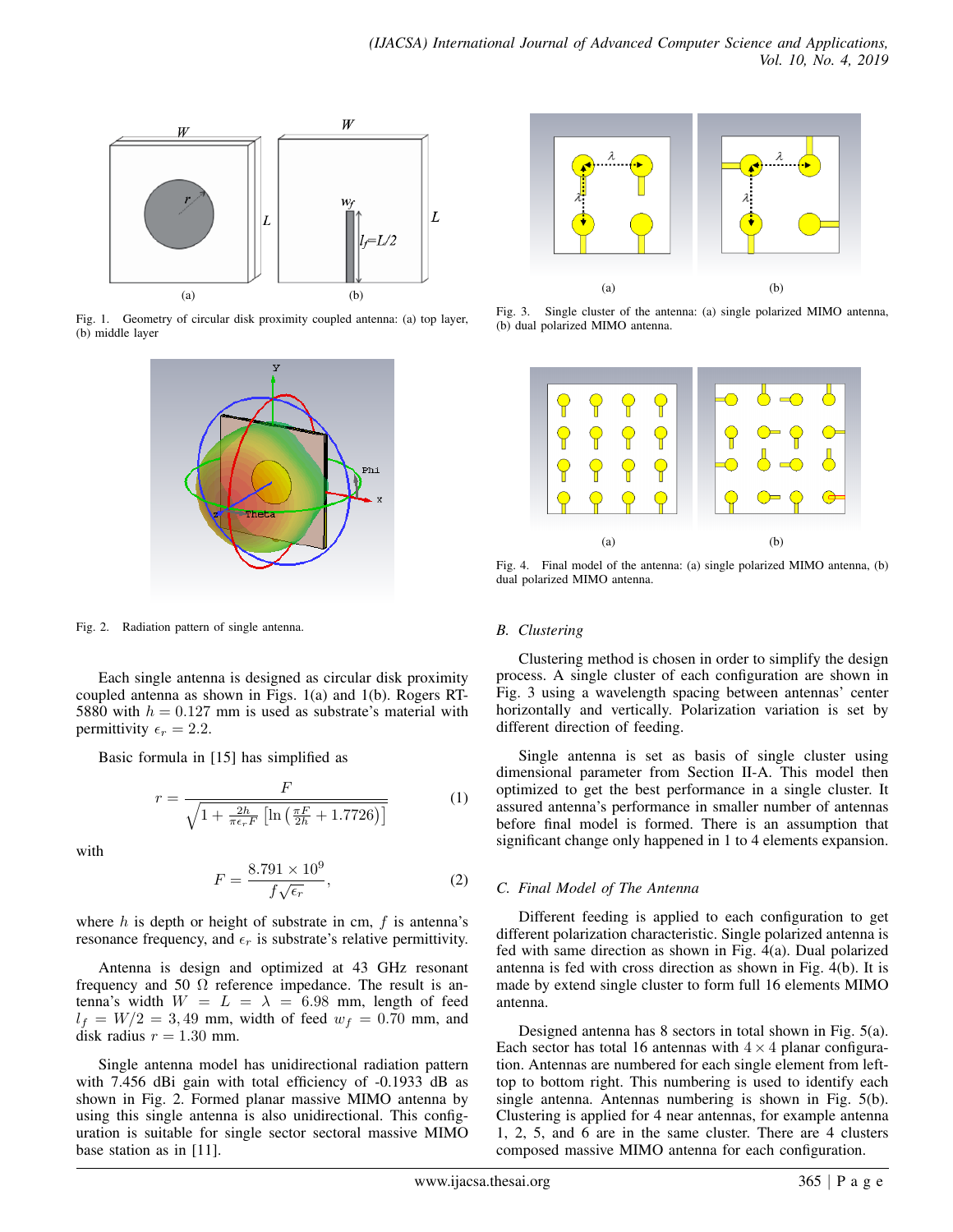

Fig. 5. Antenna's sectoring and numbering: (a) sectoring, (b) numbering.

#### III. SIMULATION MODEL

There are three parts explained in this section. First part is self-interference model. Quasi-Orthogonal Space Time Block Code (QOSTBC) for full rate massive MIMO is explained in second part of this section. Last part explains self-interference management for massive MIMO FDSC.

#### *A. Self-Interference*

Self-Interference is the main problem in FDSC as described in [4]–[8], [16]. Self-interference is interference part caused by the node itself. In this case, self-interference caused by duplexer's leakage and coupling between antennas. It can be modeled as

$$
y = Hx + Sw + L_Iw + n_0 \tag{3}
$$

where  $y$  is received signal,  $x$  is transmitted information signal, w is transmitted self-interference signal, and  $n_0$  is Additive White Gaussian Noise (AWGN). This model is shown in Fig. 6. Self-interference is caused by  $S$  and  $L<sub>I</sub>$  with

$$
\mathbf{S} = \begin{pmatrix} s_{11} & s_{12} & \cdots & s_{1N} \\ s_{21} & s_{22} & \cdots & s_{2N} \\ \vdots & \vdots & \ddots & \vdots \\ s_{N1} & s_{N2} & \cdots & s_{NN} \end{pmatrix}
$$

and

$$
\mathbf{L}_I = \begin{pmatrix} L_1 & 0 & 0 & \cdots & 0 \\ 0 & L_2 & 0 & \cdots & 0 \\ 0 & 0 & L_3 & \cdots & 0 \\ \vdots & \vdots & \vdots & \ddots & \vdots \\ 0 & 0 & 0 & \cdots & L_N \end{pmatrix}
$$



Fig. 6. Model of self-interference by other antennas and duplexer's leakage.

where each element of S represents coupling between antennas and diagonal element of  $L<sub>I</sub>$  represents duplexer's leakage at each antenna. Both of these matrix's ideal values are 0 which means no coupling and no duplexer's leakage.

## *B. Quasi Orthogonal Space Time Block Code (QOSTBC)*

QOSTBC is used as MIMO coding in this research. QOSTBC can achieve full rate characteristics by making quasi or semi orthogonal on its MIMO coding. It brings rate and orthogonality trade-offs by making full rate Space Time Block Code (STBC) allowing certain acceptable orthogonality value.

There are two types of QOSTBC proposed in [17], [18]. Extended-Alamouti QOSTBC has pattern of

$$
\mathbf{C}_{EA} = \begin{pmatrix} \mathbf{A} & \mathbf{B} \\ -\mathbf{B}^* & \mathbf{A}^* \end{pmatrix}
$$
 (6)

with each of  $A$  and  $B$  is Alamouti coded signal. If  $A$  is Alamouti coded signal of  $x_1$  and  $x_2$ ,

$$
\mathbf{A} = \begin{pmatrix} x_1 & x_2 \\ -x_2^* & x_1^* \end{pmatrix} . \tag{7}
$$

If **B** is Alamouti coded signal of  $x_3$  and  $x_4$ ,

$$
\mathbf{A} = \begin{pmatrix} x_3 & x_4 \\ -x_4^* & x_3^* \end{pmatrix} . \tag{8}
$$

EA-QOSTBC for 4 coded signal by substituting (7) and (8) to (6) is

$$
\mathbf{C}_{EA} = \begin{pmatrix} x_1 & x_2 & x_3 & x_4 \\ -x_2^* & x_1^* & -x_4^* & x_3^* \\ -x_3^* & -x_4^* & x_1^* & x_2^* \\ x_4 & -x_3 & -x_2 & x_1 \end{pmatrix} . \tag{9}
$$

Another popular typr of QOSTBC is ABBA QOSBC. In ABBA QOSTBC,

$$
\mathbf{C}_{ABBA} = \begin{pmatrix} \mathbf{A} & \mathbf{B} \\ -\mathbf{B} & \mathbf{A} \end{pmatrix} . \tag{10}
$$

(4)

(5)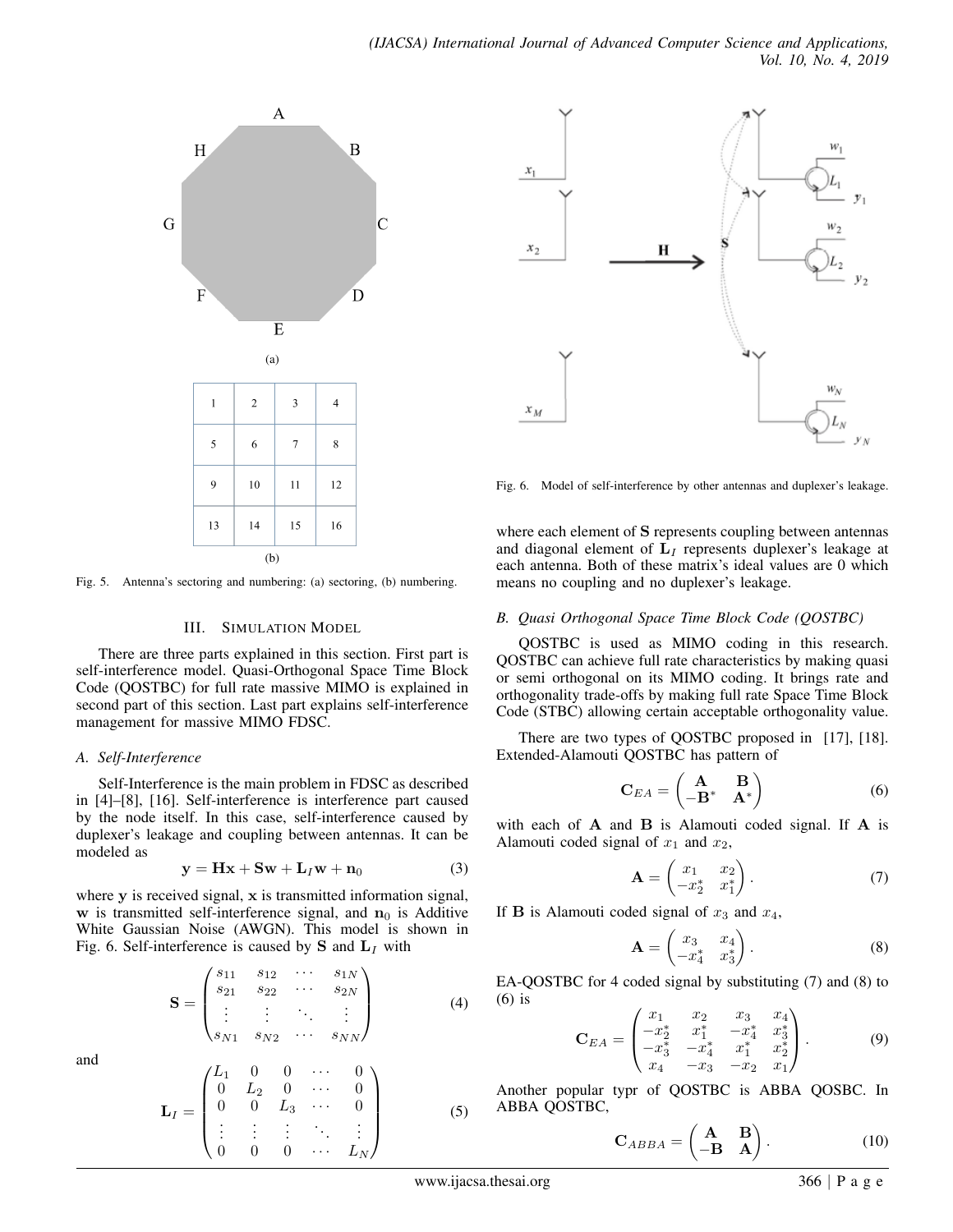ABBA QOSTBC by substituting (7) and (8) to (10) is

$$
\mathbf{C}_{ABBA} = \begin{pmatrix} x_1 & x_2 & x_3 & x_4 \\ -x_2^* & x_1^* & -x_4^* & x_3^* \\ x_3 & x_4 & x_1 & x_2 \\ -x_4^* & x_3^* & -x_2^* & x_1^* \end{pmatrix} . \tag{11}
$$

These pattern of EA-QOSTBC and ABBA QOSTBC can be repeated until  $2^n \times 2^n$  matrix is formed with n is number of coded signals or symbols. In this research, we consider ABBA QOSTBC due to its simplicity.

## *C. Equivalent Virtual Channel Matrix (EVCM)*

EVCM take advantages of mathematical property by transform coded signals into coded channel matrix [18] It can simplify simulation and MIMO decoding process by assuming relatively same response of channel in a single period of coded signals.

Let say there is received signal vector for one receive antenna is

$$
\mathbf{r} = \mathbf{C}_x \mathbf{h} + \mathbf{v} \tag{12}
$$

with  $\mathbf{C}_x$  is coded transmit signal,  $\mathbf{h} = \begin{bmatrix} h_1 & h_2 & \cdots & h_{N_C} \end{bmatrix}^T$ is a set of independent channel, and  $\mathbf{v} = \begin{bmatrix} v_1 & v_2 & \cdots & v_{N_C} \end{bmatrix}$ T is equivalent additive noise where  $N_C$  is length of STBC in time domain. For two antennas case using Alamouti SBTC,

$$
\begin{pmatrix} r_1 \\ r_2 \end{pmatrix} = \begin{pmatrix} x_1 & x_2 \\ -x_2^* & x_1^* \end{pmatrix} \begin{pmatrix} h_1 \\ h_2 \end{pmatrix} + \begin{pmatrix} v_1 \\ v_2 \end{pmatrix} \tag{13}
$$

$$
\begin{pmatrix} r_1 \\ r_2 \end{pmatrix} = \begin{pmatrix} h_1 x_1 & h_2 x_2 \\ h_2 x_1^* & -h_1 x_2^* \end{pmatrix} + \begin{pmatrix} v_1 \\ v_2 \end{pmatrix}.
$$
 (14)

Conjugating second row of (14),

$$
\begin{pmatrix} r_1 \\ r_2 \end{pmatrix} = \begin{pmatrix} h_1 x_1 & h_2 x_2 \\ h_2^* x_1 & -h_1^* x_2 \end{pmatrix} + \begin{pmatrix} v_1 \\ v_2^* \end{pmatrix} \tag{15}
$$

$$
\begin{pmatrix} r_1 \\ r_2^* \end{pmatrix} = \begin{pmatrix} h_1 & h_2 \\ h_2^* & -h_1^* \end{pmatrix} \begin{pmatrix} x_1 \\ x_2 \end{pmatrix} + \begin{pmatrix} v_1 \\ v_2^* \end{pmatrix} \tag{16}
$$

which equivalent with

.

$$
\begin{pmatrix} y_1 \\ y_2 \end{pmatrix} = \begin{pmatrix} h_1 & h_2 \\ h_2^* & -h_1^* \end{pmatrix} \begin{pmatrix} x_1 \\ x_2 \end{pmatrix} + \begin{pmatrix} n_1 \\ n_2 \end{pmatrix} \tag{17}
$$

## *D. Self-Interference Management*

There are some methods to manage effect of selfinterference. In this paper, these methods are categorized into four main methods. All of these methods are focused on reducing or cancelling self-interference in the systems. These four main methods are receiving-transmitting power control, antenna decoupling, isolated duplexer, and cancellation by selfinterference cancellation matrix.

Receiving-transmitting power control are focusing on reducing self-interference signal power ratio defined as

$$
\alpha_i = \frac{P_{Tx-i}}{P_{Rx-i}}\tag{18}
$$

for node, base station, or user i.  $P_{Tx-i}$  and  $P_{Tx-i}$  are transmitted power and received power on node, base station, or user i. In node i, it is evaluated using  $(3)$  by

$$
\alpha_i = \frac{\text{pow}(\mathbf{Sw} + \mathbf{L}_I \mathbf{w})}{\text{pow}(\mathbf{H}\mathbf{x})}
$$
(19)

where  $pow(z)$  represents power of z. Effect of self-interference is decreasing if  $\alpha$  can be reduced.

Antenna decoupling are focusing on value of on (3). If this part can be reduced close to zero, receive signal equation become

$$
\mathbf{y} = \mathbf{H}\mathbf{x} + \mathbf{L}_I \mathbf{w} + \mathbf{n}_0. \tag{20}
$$

If S is reduced, effect if  $Sw$  in (3) also reduced. This decoupling is realized by modifying S-Parameter of the antenna by some antenna design technique.

Isolated duplexer works by using near-perfect duplexer with leakage near to zero. Assuming duplexer's leakage can be eliminated, receive signal equation become

$$
y = Hx + Sw + n_0 \tag{21}
$$

which left Sw as self-interference part. Effect of  $L_I w$  is reduced if duplexer's leakage is reduced.

Cancellation by self-interference cancellation matrix works by reducing receive signal (3) by

$$
SIC = Sw + L_I w.
$$
 (22)

Assuming S and  $L<sub>I</sub>$  can be predicted, this self-interference cancellation matrix can be formed.

Each of self-interference managements method have its challenge. In this research, we assume linear deviation on antenna decoupling. Received signal is

$$
\mathbf{y} = \mathbf{H}\mathbf{x} + \tilde{\mathbf{S}}\mathbf{w} + \mathbf{L}_I \mathbf{w} + \mathbf{n}_0 \tag{23}
$$

with deviated scattering parameter

$$
\tilde{\mathbf{S}} = \mathbf{S} + k\mathbf{I}.\tag{24}
$$

 $S$  is default-mean scattering parameter, k is normally distributed value with zero mean and  $\sigma$  deviation, and **I** is identity matrix. Self-interference cancellation matrix is using mean value in (22).

## IV. ENVELOPE CORRELATION COEFFICIENT OF ANTENNA **MODEL**

In this section, both single polarized and dual polarized configuration are evaluated by ECC. This coefficient represents correlation between antennas. ECC can be calculated from antenna's scattering parameter using [19], [20]

$$
\rho_{env} = \frac{|s_{ii}^* s_{ij} + s_{ji}^* s_{jj}|^2}{\left(1 - \left(|s_{ii}|^2 + |s_{ji}|^2\right)\right) \left(1 - \left(|s_{jj}|^2 + |s_{ij}|^2\right)\right)} (25)
$$

with i and j are antenna's index number where  $i \neq j$ . These ECC show independency between antennas. If two antennas are completely independent, ECC value is 0. If these antennas are completely dependent, ECC value is 1. Requirement for diversity is set at ECC less than 0.5.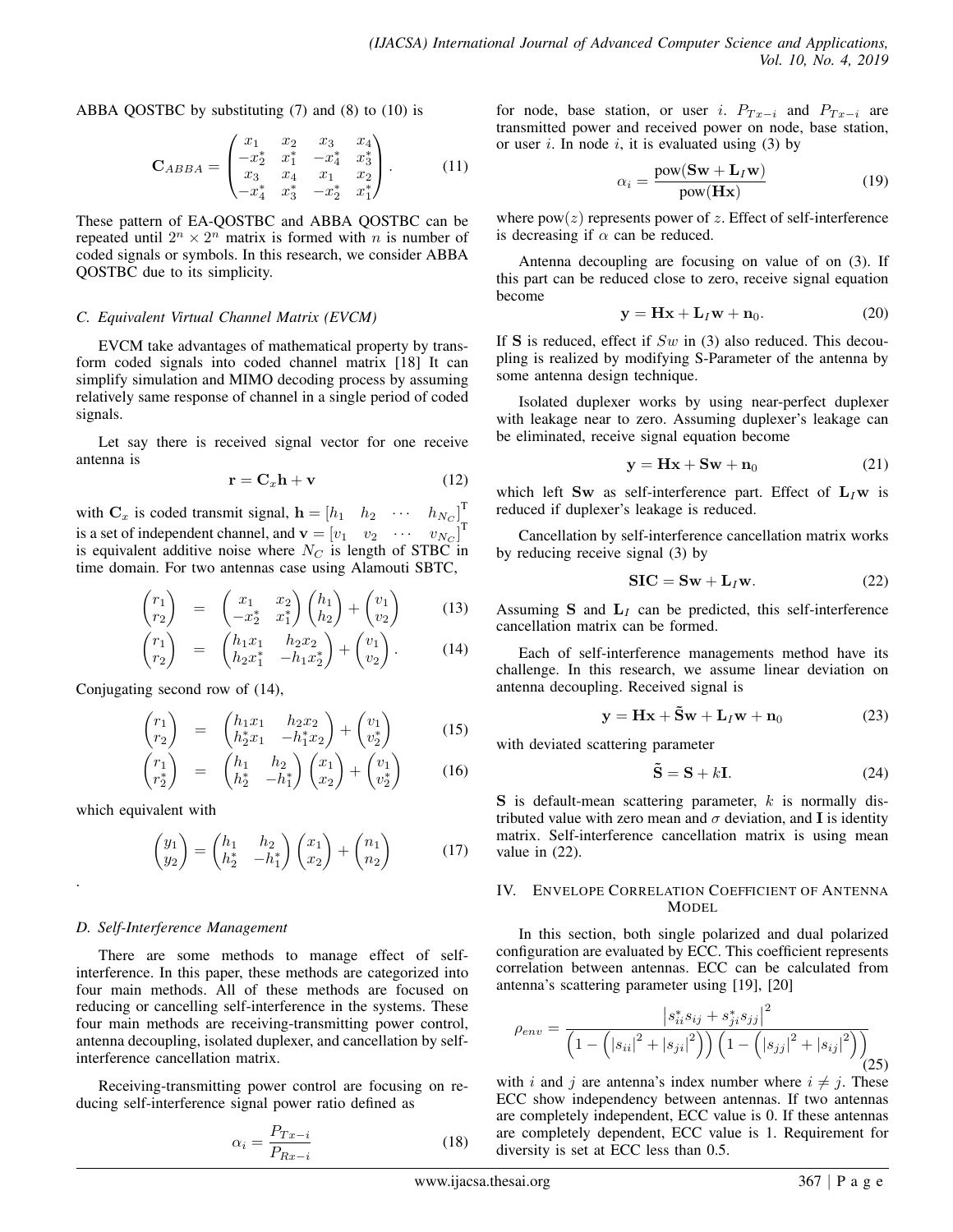

Fig. 7. Envelope correlation statistical value: (a) minimum, (b) average, (c) maximum

There are 120 pairs of ECC for 16 elements antenna. It is simplified to only presents minimum, average, and maximum value of ECC as representations. These statistical value contain range and mean of all ECC values. Fig. 7 shows minimum, average, and maximum value of ECC. Lower ECC is shown by dual polarized configuration. ECC value also has impact on diversity gain. This relation is presented in [21] by

$$
G_{div} = 10\sqrt{1 - |\rho_{env}|}. \tag{26}
$$

Lower ECC means greater diversity gain at related pair of antennas. Dual polarized configuration also provides polarization diversity. Theoretically, dual polarized configuration has better performance on diversity compared to single polarized configuration.



Fig. 8. Scattering parameter magnitude: (a) single polarized, (b) dual polarized.

Both of single polarized and dual polarized configurations has ECC lower than 0.5. It means diversity can be effectively applied on both configurations. Average ECC of both configurations are lower than  $10^{-3}$  which is very small. Antennas correlation is neglected because of very low ECC.

There are two main focuses on lowering ECC. The most popular technique is by reducing coupling between antennas. This coupling is presented by  $s_{ij} = s_{ji}$  with  $i \neq j$ . It mainly can be reached by making orthogonal radiation pattern or polarization. These orthogonality represents relation between related antennas. Designing low return loss antennas also can reduce correlation between antennas.

## *A. Various* α *without Deviation*

Dual polarized configuration has lower coupling compared to single polarized configuration as shown in Fig. 8. The highest coupling on single polarized and dual polarized configuration is -22.98 dB and -29.29 dB, respectively. The highest return loss on single polarized and dual polarized configuration is -17.18 dB and -17.58 dB, respectively. In this case, lower ECC on dual polarized configuration is more caused by lower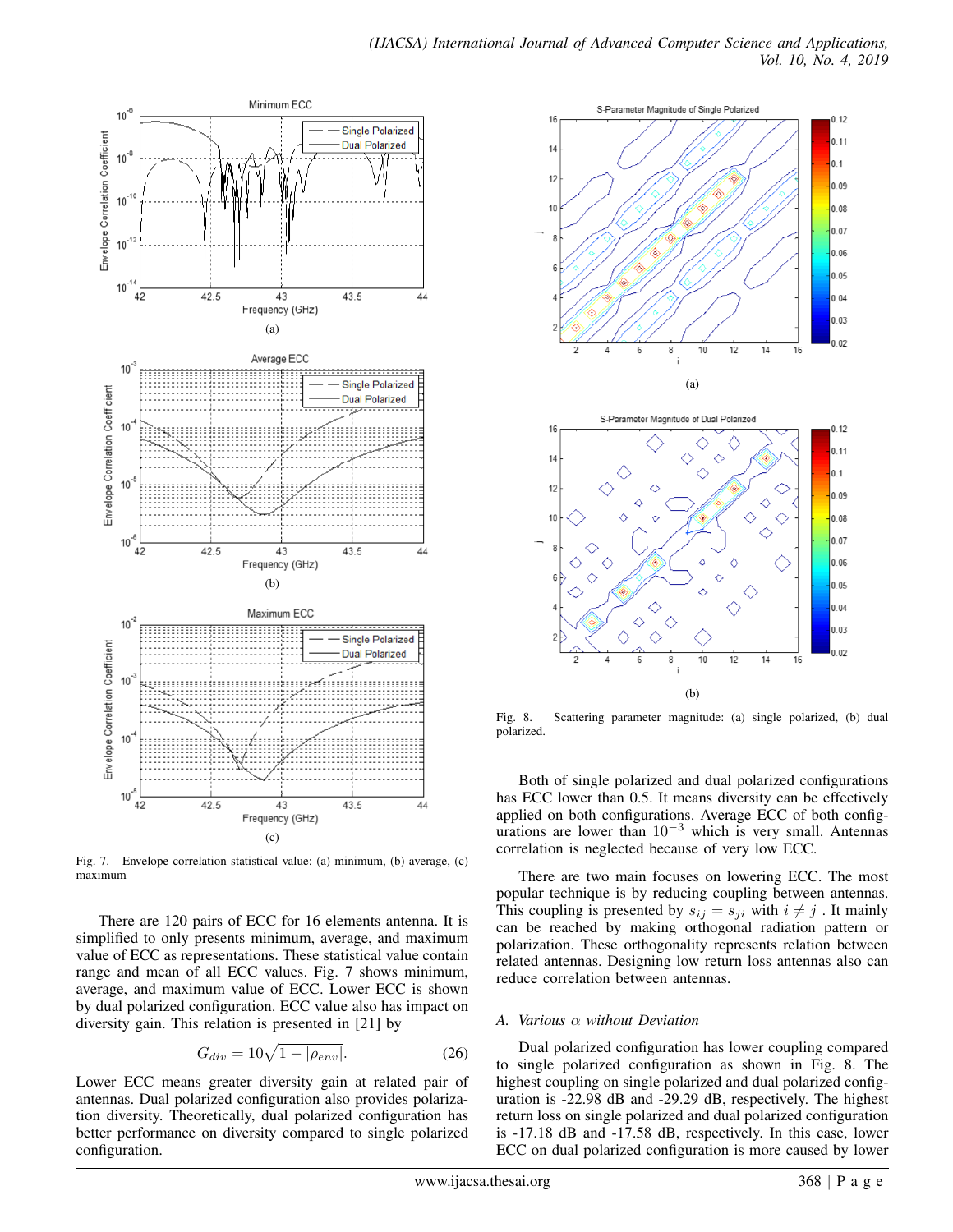



(b)

Fig. 9. System performance in various self-interference signal power ratio: (a) single polarized, (b) dual polarized.

coupling rather than lower return loss.

## V. SYSTEM PERFORMANCE ON FULL DUPLEX SINGLE **CHANNEL**

System performances are tested on  $16 \times 16$  MIMO configuration. Correlation between antennas are neglected because the values of ECC in center frequency are below  $10^{-3}$ . Several self-interference signal power ratio is applied. Full rate QOSTBC with 16 antennas is applied with EVCM representation.

Both single polarized and dual polarized configurations are tested using S-parameter of antennas from antenna simulation. These values at magnitude representation are presented in Fig. 8. These values are used as in the systems simulation.







Fig. 10. System performance with  $\alpha = 30$  dB with deviation and selfinterference cancellation: (a) single polarized, (b) dual polarized.

Experiment results are classified into three categories: good, bad, and very bad. System is classified as good if there is no error floor in the simulation result. Bad classification is made for system with error floor. If total error or flat BER is happened, result is classified as very bad.

System performance of both single polarized and dual polarized configurations are shown in Fig. 9. It has been shown that dual polarized configuration has better performance than single polarized configuration. Lower BER at the same selfinterference signal power ratio and SNR has been achieved by dual polarized configuration.

There is critical range at  $\alpha$  of 20dB until 35dB for single polarized configuration and 25dB until 40dB for dual polarized configuration. Performance change drastically in critical range region from good to very bad. Critical range of dual polarized configuration is at the larger  $\alpha$  compared to single polarized configuration. This critical range shows that dual polarized configuration has better stability by changing of  $\alpha$ .